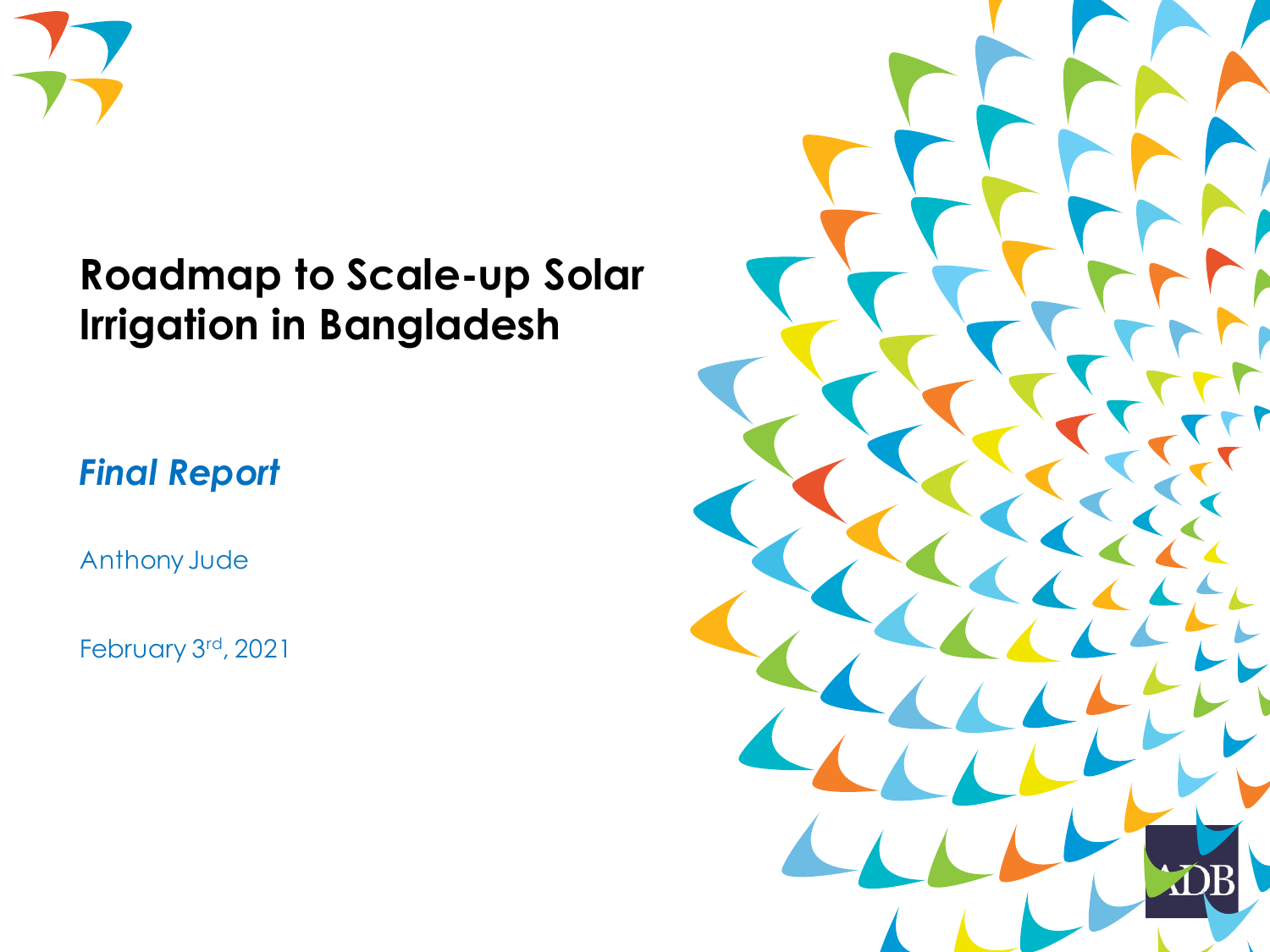

- 1. Background
- 2. Roadmap Ambition
- 3. Financing
- 4. Rollout
- 5. Business Models
- 6. Enabling the Transition

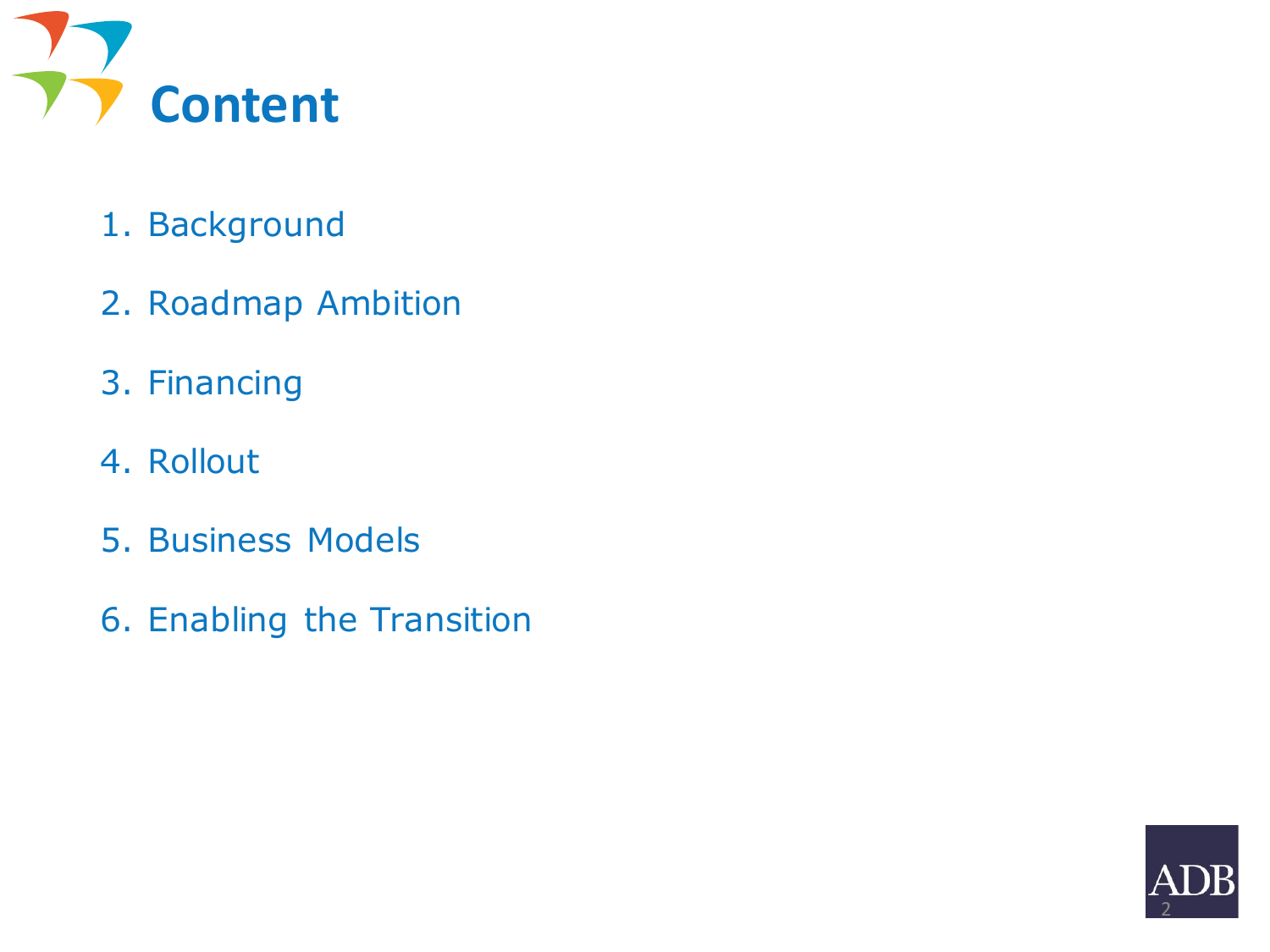

#### **Background**

- ❑1.24 million diesel pumps and 341,634 electric pumps are in operation.
- ❑These pumps consume 1 million tonnes of diesel and 2,000 MW of power each summer.
- ❑Solar irrigation should give priority to surface water and introduce sustainable water management (Minor Irrigation 2017, Groundwater Management Act 2018, Groundwater Management Rules 2019).
- ❑The Roadmap covers the period 2021 2030.
- ❑Proposed 3 Components under the Roadmap
- ❑The Roadmap is fully aligned with the Paris Climate Agreement, Bangladesh Nationally Determined Contributions (NDC), climate, energy, and agricultural policies.

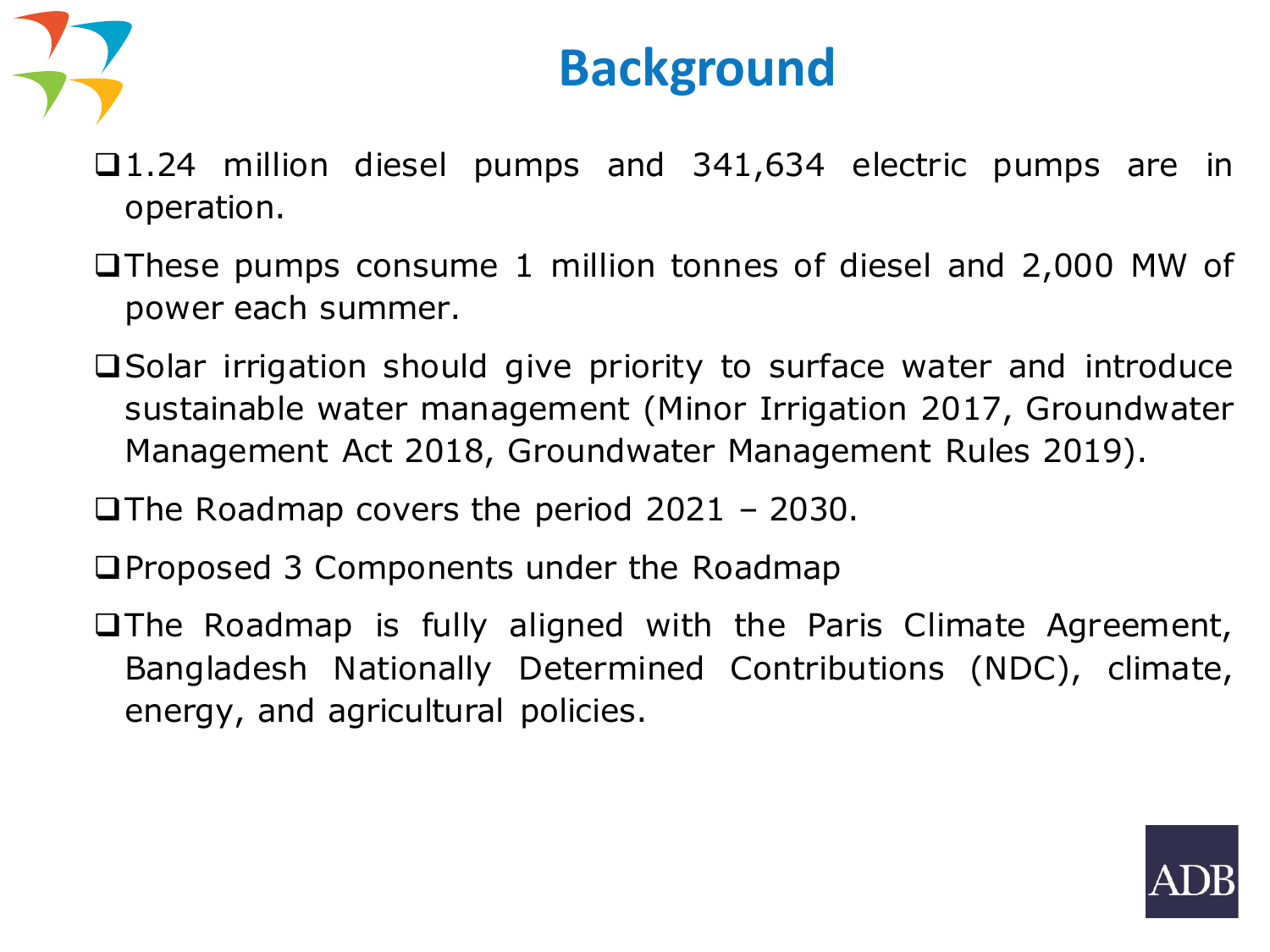

# **Roadmap Ambition (1/2)**

- **Component A: Standalone SIP systems replacing diesel pumps. 1,000 MWp solar pumps** (estimated 45,000 SIP systems) to phase out 25% of diesel pumps by 2030. Benefits from grid connection feasible through provisions of the SIP Grid Integration Guidelines. **USD1.54 billion, of which USD700 million in loans/grants.**
- **Component B: Hybridization/solarization of electric grid-connected pumps. 25 MWp of hybrid solar-electric pumps in pilot phase** (estimated 1,250 hybrid pumps under net-metering scheme by 2023). After positive assessment, additional 475 MWp by 2030. **USD20 million, of which USD6 million in loans/grants in the pilot phase**.
- **Component C: Decentralized ground mounted SPV systems on agriculture lands. 25 MWp in pilot phase.** Projects ranging 50 kWp - 10 MWp and according to provisions of the SIP Grid Integration Guidelines. After positive assessment, additional 475 MWp by 2030. **USD25 million, of which USD5 million in loans/grants in the pilot phase**.

❑ Grid connections depend on capacity of distribution network and sub-station.

- ❑ Continuation of Components B and C after assessing pilot phase is **optional.**
- ❑ The maximum new PV capacity aimed by the Roadmap is 2,000 MWp (provided continuation of Components B and C). Maximum export capacity is 1,300 GWh/year ( $\sim$  2.5% of current country's electricity production).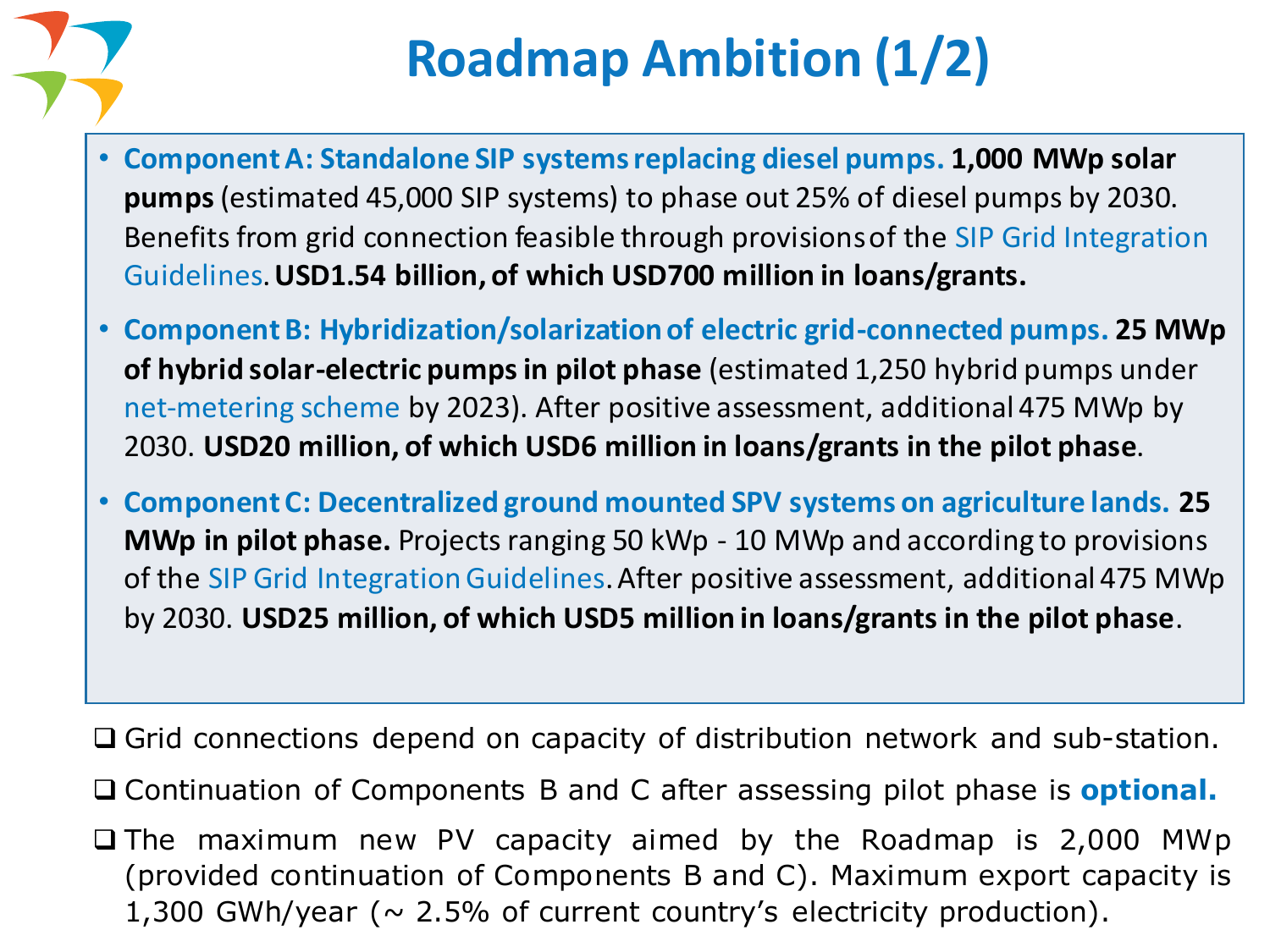

# **Roadmap Ambition (2/2)**

- ❑ Climate financers, such as the Green Climate Fund (GCF), give preference to actions aiming at profound paradigm shifts. In particular those solutions that combine climate mitigation with fighting poverty and inequality.
- ❑ Component C makes the Roadmap approach comprehensive and truly transformational. It fights poverty and empowers farmers. **Roadmap adoption is required to get financed.**



Left picture: 1 MWp on 1.5 hectare in the district of Anand (Gujarat, India), conducted by Anand Krishi University Gujarat Industrial Power Company Limited. Right picture: Project in Europe.

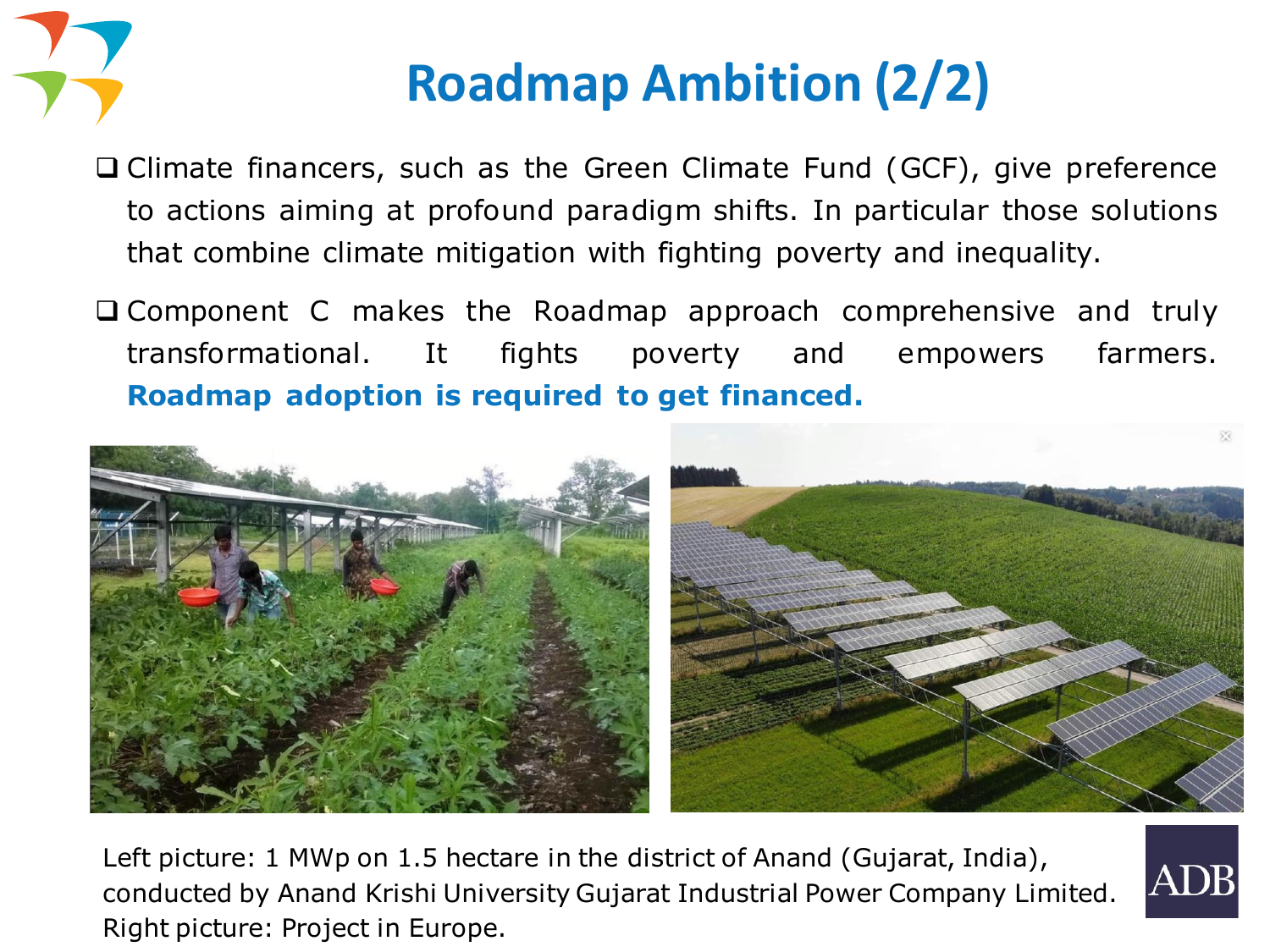

### **Financing the Roadmap**

❑Financing scheme aims at:

- ➢ Not causing financial burden on Bangladesh's national accounts.
- $\triangleright$  Be farmer friendly.
- ❑The cost of implementing the Roadmap is estimated in USD1.585 billion:
	- ➢ USD1.540 billion for component A (replacement of diesel pumps) .
	- ➢ USD45 million for the pilot phase of components B and C.

#### ❑**Public Financing** searched from two sources:

- ➢ **National:** SIP public Fund, suggested USD250 million coming from NDC unconditional commitments and savings in diesel imports.
- ➢ **International:** USD461 million in low interests loans and small grants. GCF finances 0% interest loans for implementing truly transformational roadmaps (with paradigm shift to fight poverty and inequality) using viable technologies. ODA grants are possible for agencies service charges, technical assistance and for enabling grid connection for small farmers.

❑**Private financing** from equity and debt taken by IPPs, project developers and farmers.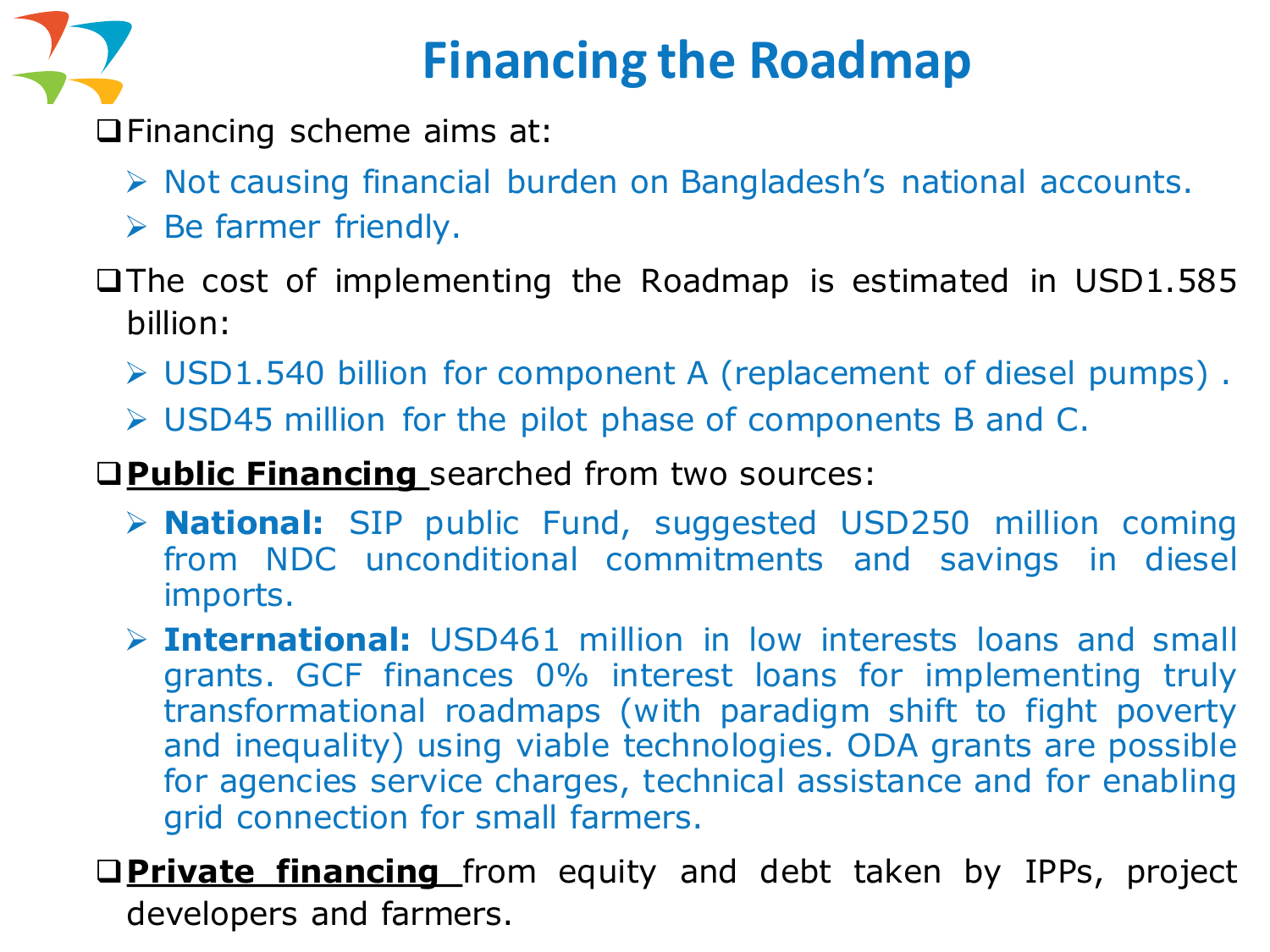

#### **Business Model Component A**

❑ Only applicable **for replacing existing diesel pumps.** Individual farmers or farmers group can apply. Farmers grouping may reduce number of operative pumps and share project costs.

- ❑ **Grant to farmers initially to cover 50% of project cost.** Depending on cost reduction of equipment, this **grant will be gradually reduced to 40% in 2030.** Larger grants are possible for specific target groups. SREDA to facilitate centralized procurement of equipment.
- ❑ **2% of grant is allocated to implementing agencies** as service charges. **Agencies to include a proper O&M plan** in program design.
- ❑ **Farmers and sponsors can avail of bank finance** with preferential conditions to cover repayments. Contribution required estimated in USD800 – USD1,000 per kWp installed (depending size of system).
- ❑ **Farmers could recover up to 25% of their contributions by selling surplus electricity**. Grid connection depends on technical feasibility and follows SIP Grid Integration Guidelines. Utilities should facilitate it.

❑ **Micro-irrigation techniques should be encouraged** in all projects.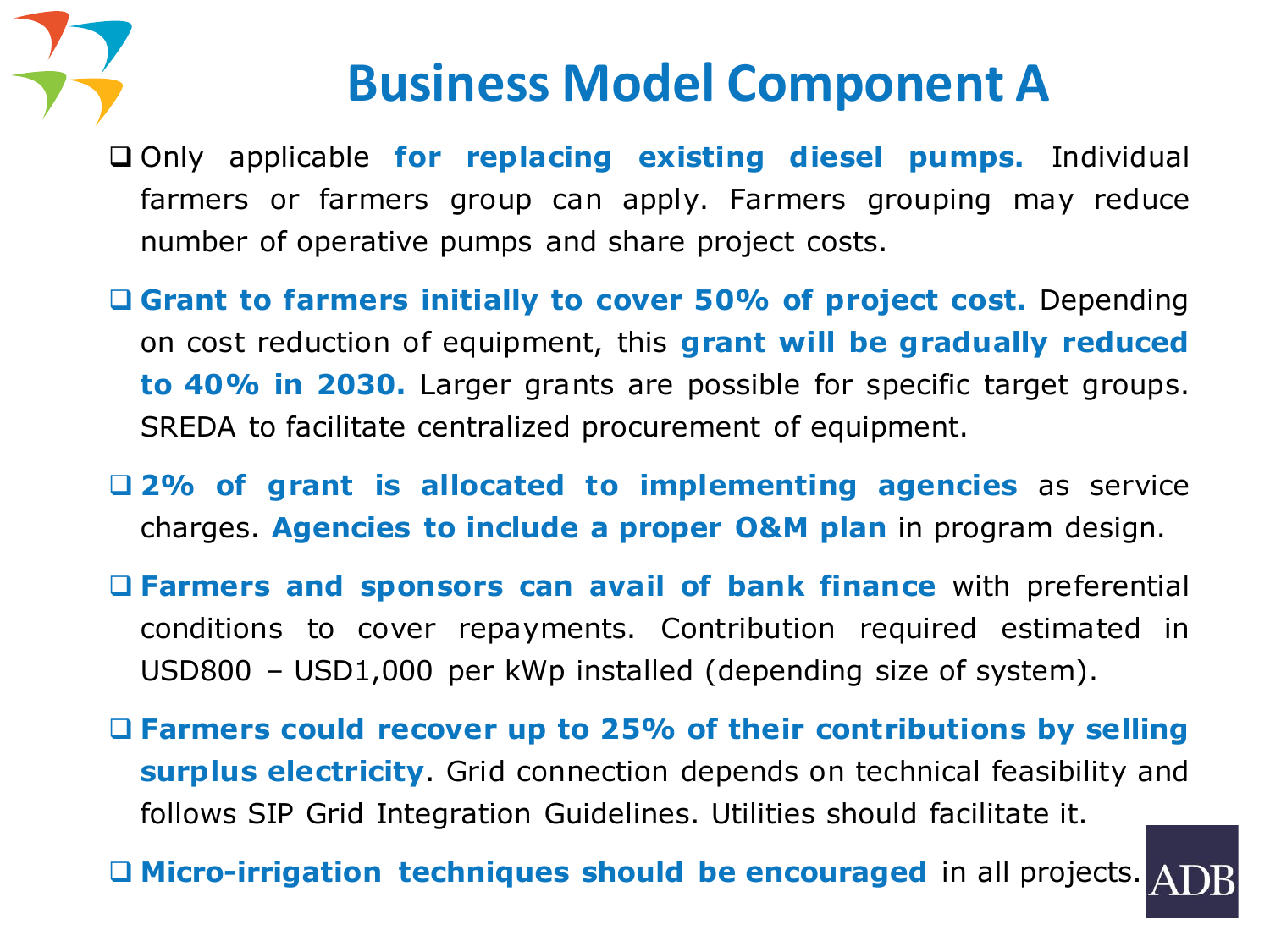

### **Business Model Components B**

❑ **Only existing grid-connected electric pumps can benefit.** Programs should not allowed to replace diesel pumps for hybrid electric pumps. SREDA to facilitate centralized procurement of equipment.

❑ **Grant financing of 30% of project cost during pilot phase.** Afterwards, lower financing or even zero financing (after assessing results of the pilot phase).

❑ **2% of grant is allocated to implementing agencies** as service charges. **Agencies to include a proper O&M plan** in program design.

❑ **Farmers sell excess electricity to the grid** through net-metering scheme. Savings in electricity bills could help to repay loan acquired.

❑ **Micro-irrigation techniques should be encouraged** in all projects.

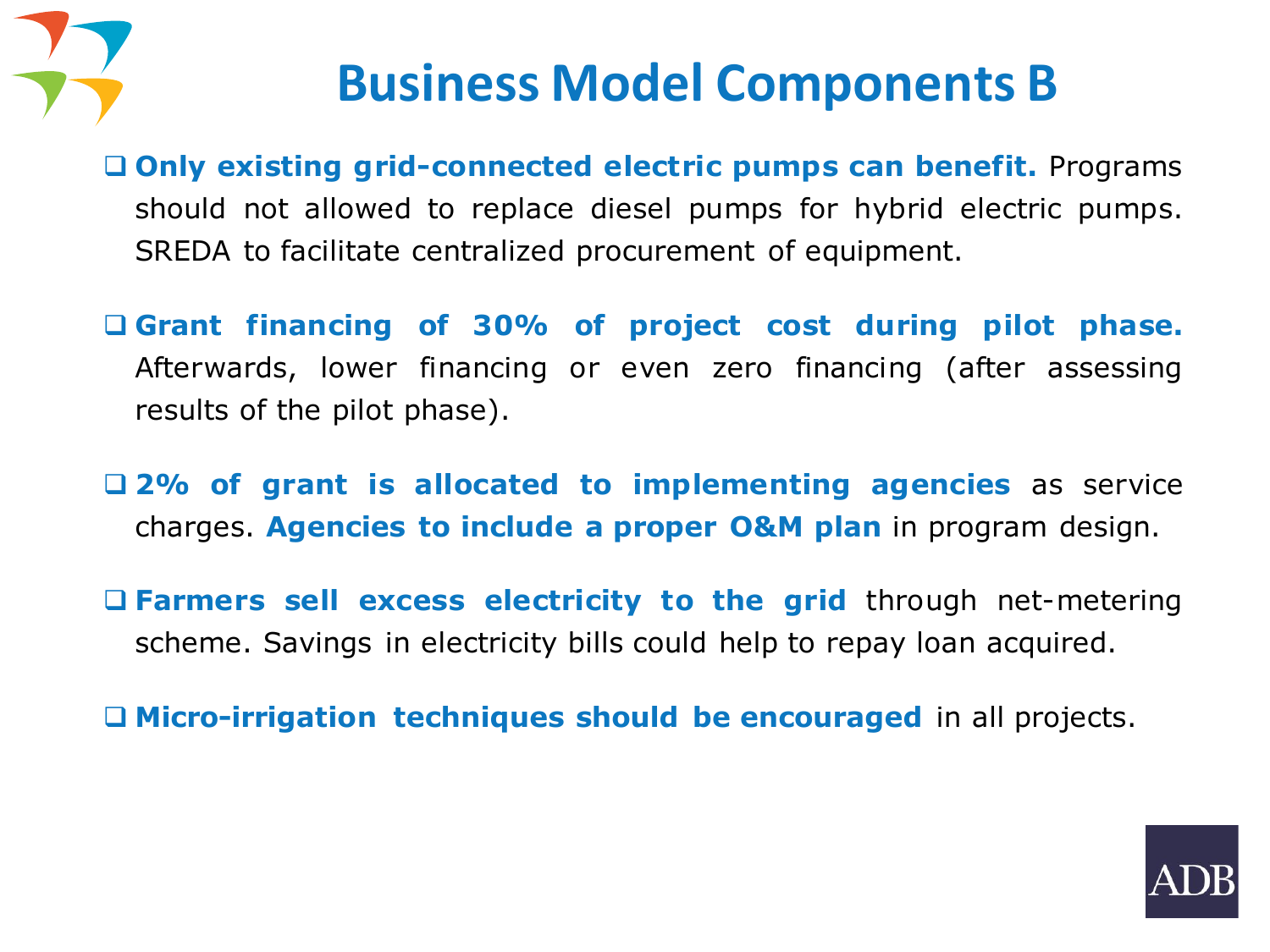

### **Business Model Component C**

- ❑**Farmers or private developers can become IPPs** and install 500 kWp to 10 MWp SPV systems. Grid connection depends on technical feasibility and follows provisions given by the SIP Grid Integration Guidelines. Electricity is sold to utilities through standard PPAs.
- ❑**A minimum installation height and space between PV panels is enforced** to ensure that farming activities can take place along with solar plants.
- ❑**SREDA and DAE to provide technical assistance** throughout the project.
- ❑**No public financing to the private sector.** Possibility to offer eligible farmers grant financing for up to 20% of project cost to promote uptake.
- ❑Project **developers are encouraged to provide irrigation water** to farmers' fields.

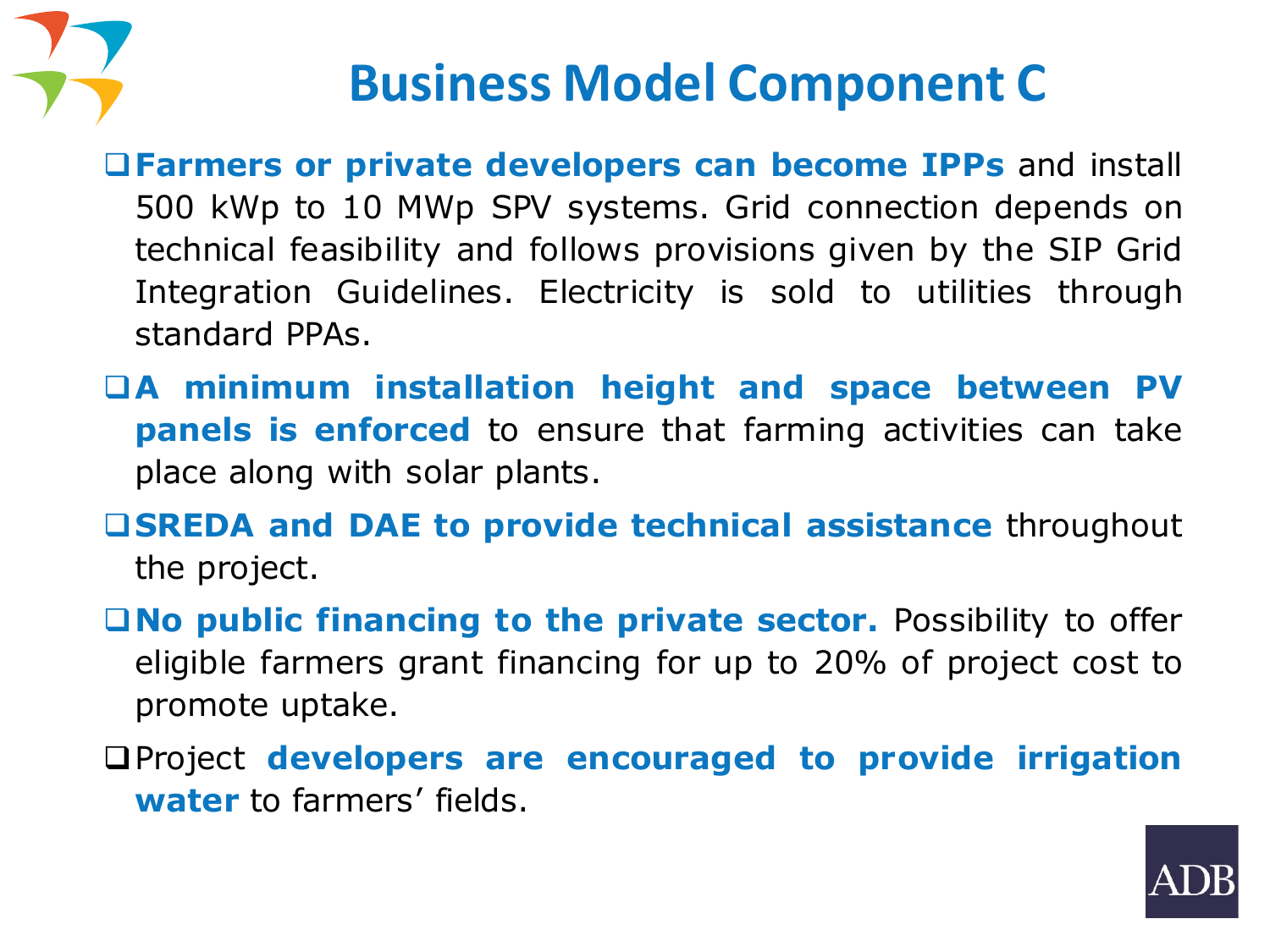# **Enabling the Transition - Institutional**

- ❑ **Establish the Energy-Water-Agricultural Nexus.** The introduction of more efficient irrigation practices contribute to higher agriculture yields. Exporting the surplus electricity into the grid reduces the use of groundwater since farmers also want to maximize own income.
- ❑ **SREDA to play a coordinating role** to align efforts of implementing agencies. SREDA responsible of the monitoring, reporting and verification (MRV) mechanism and establish an independent Technical Standard Committee to safeguard quality of SIP systems.
- ❑ **Role for implementing agencies.** Agencies should ensure the right capabilities and proper organizational structure for achieving targets, and should include strong provisions for proper O&M practices.
- ❑ **Role for the financing sector.** Project sponsors, groups of farmers and individual applicants will require adequate financial products with low interest rates. Financing products should be standardized to the extent possible.

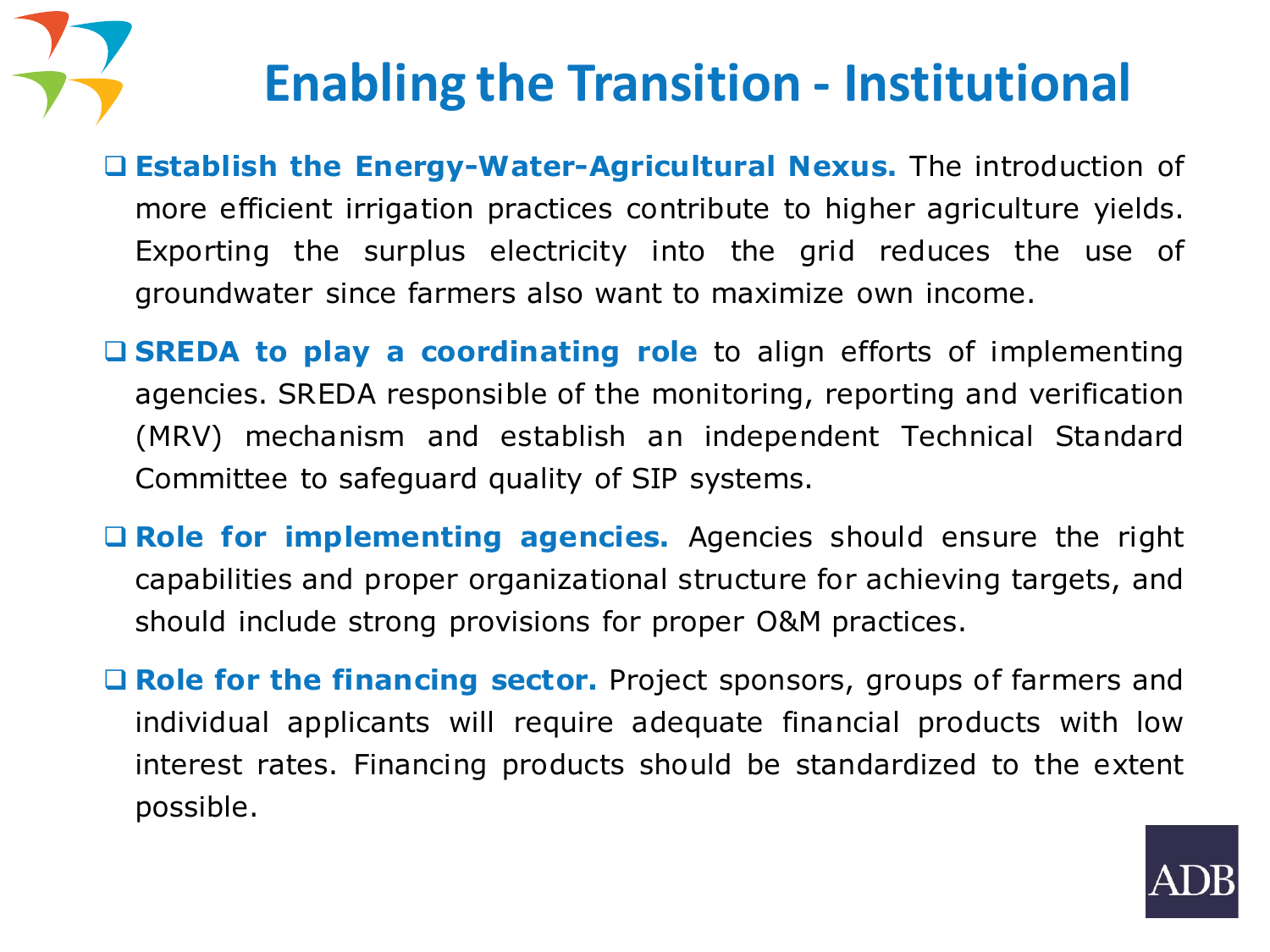

# **Enabling the Transition – Financial**

- ❑ **Preferential taxation to lower equipment costs:** Check benefits of extending incentives given to Bangladeshi PV panels manufacturers (exports **and include benefits for manufacturing for the local market**); keep tax waiver for imports of solar raw materials; reduce or exempt custom duty and Value Added Tax on pumps; reduce advanced income and trade taxes on pumps and solar panels. The Bangladesh National Board of Revenues (NBR), the Power Division and SREDA should be responsible in assessing the feasibility of these tax benefits.
- ❑ **Establish dedicated SIP Fund:** National fund established from NDC unconditional commitments and savings in diesel imports.
- ❑ **Search for international climate financing:** Low or zero % interest loans from GCF and other climate financers. Smaller grants from donors for agencies service charges, technical assistance and for supporting smaller farmers with larger project grants and financing their interconnection costs.

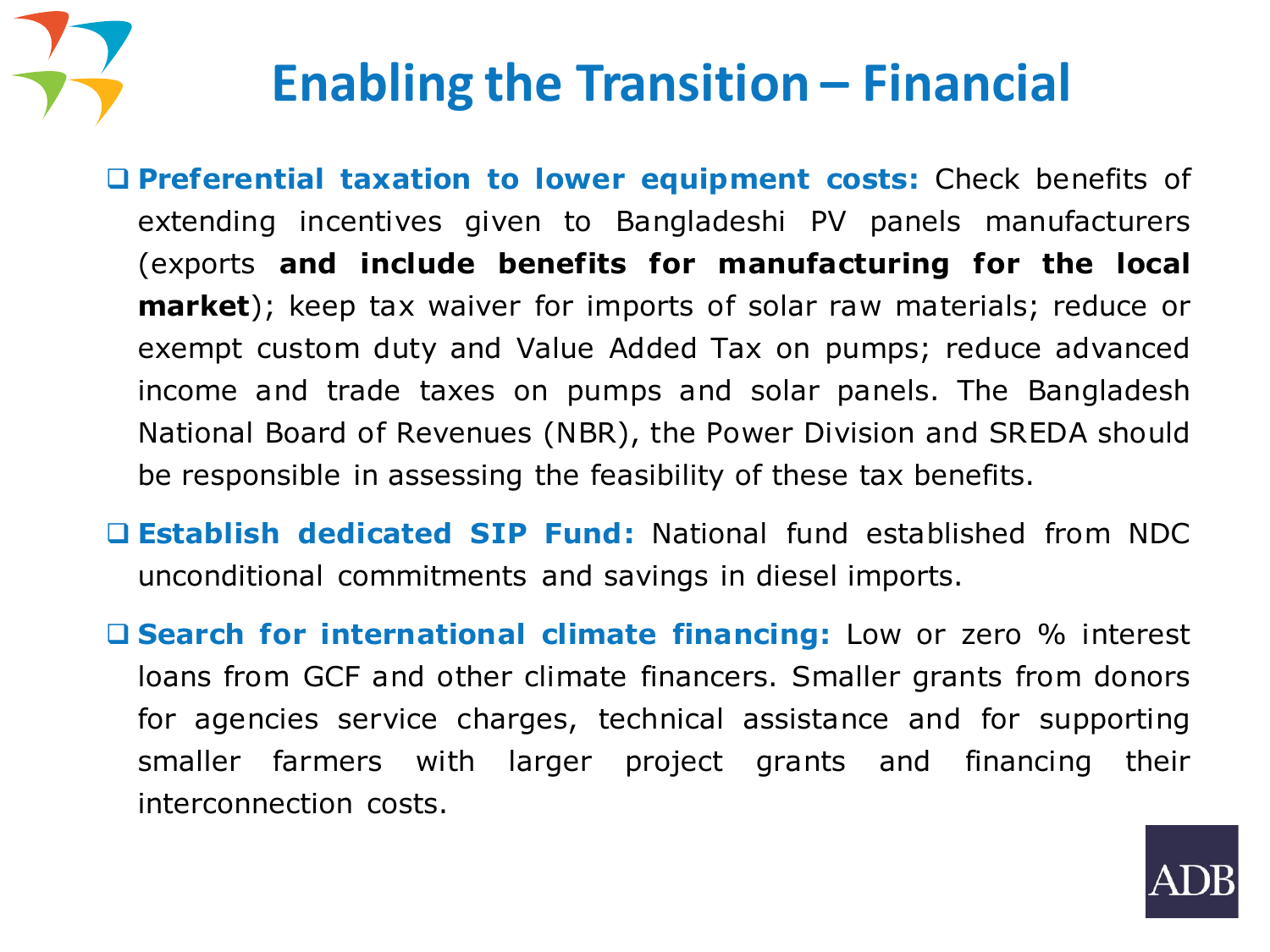# **Enabling the Transition – Sustainability**

- ❑ **Promote ownership by farmers through continuous awareness:** Boosting awareness of the benefits of SIP systems, in particular during the first years of roadmap implementation.
- ❑ **Provide technical support for better O&M**, through capacity building and training.
- ❑ **Compensation mechanisms:** Conditions established by the 2020 SIP Grid Integration Guideline apply to projects in Component A (replacing diesel pumps and Component C (SPV on farm land). Net metering applies to Component B. It is recommended that the SIP Grid Connection Guidelines are revised to assess if the import cap of 1kWh /kW AC is not too restrictive.
- ❑ **Safeguards to farmers:** To support farmers to repay loans during times of poor harvest or disaster such as cyclones and flooding. Example: Insurance on agricultural products or on loan repayment. This insurance could be supported by the SIP Fund during the rollout period.
- ❑ **Regulation for energy storage and ancillary services:** Large SIP systems can provide important ancillary services to the grid if they are coupled with energy storage.